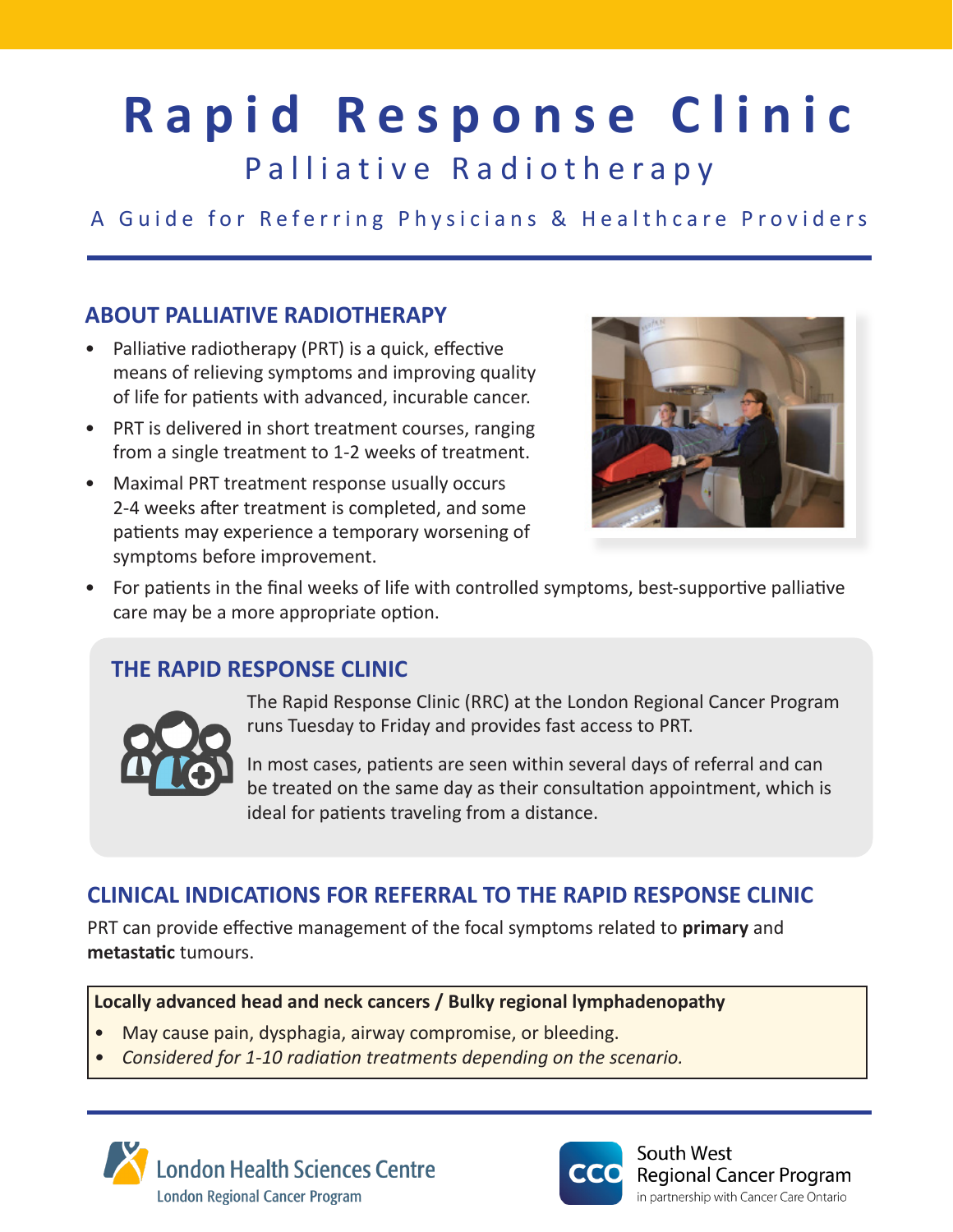#### **Painful bone metastases**

- Very common in patients with advanced cancer and the most frequent indication for PRT.
- Can limit function and ability to perform daily activities.
- Consider PRT referral AFTER attempting analgesic management.
- Long bones and their proximal joints as well as vertebrae are at risk for pathological fracture and may require surgical assessment/stabilization followed by post-operative PRT.
- *• Uncomplicated bone metastases can often be managed with a single treatment. Complicated bone metastases are typically treated in 5 treatments but exceptions can be made for patients where travel is an issue.*

#### **Multiple brain metastases**

- May cause headaches, nausea/vomiting, seizures, and other focal neurologic dysfunction.
- Any patient with brain metastases is suitable for referral to RRC.
- If possible, we request a contrast-enhanced MRI head be arranged prior or concurrent to referral.
- *• Usually considered for 5 or 10 treatments depending on the scenario.*

#### **Malignant spinal cord compression (MSCC)**

- May result from bony retropulsion and/or extension of tumor into the epidural space.
- Can cause pain and neurological compromise (including paralysis and bowel/bladder dysfunction).
- For patients who undergo surgical decompression, post-operative PRT is considered a standard of care and is typically delivered 2-4 weeks after surgery.
- For non-surgical patients, upfront PRT is recommended.
- *• For patients with limited life expectancy and poor performance status, MSCC can often be managed with a single treatment.*

#### **Locally advanced thoracic cancers / Lung metastases and bulky metastatic lymphadenopathy**

- May cause dyspnea, chest pain, cough, hemoptysis, airway compromise, dysphagia, esophageal obstruction, superior vena cava syndrome (SVCO), or bleeding.
- *• Considered for 1-10 radiation treatments depending on the scenario.*

#### **Locally advanced genitourinary, gastrointestinal and gynecologic cancers / Soft tissue metastases or bulky abdominopelvic lymphadenopathy**

- May cause pain, bleeding, discharge, hematuria, urinary outlet obstruction, hydronephrosis, or bowel obstruction.
- *• Considered for 1-10 radiation treatments depending on the scenario.*

#### **Diffuse, symptomatic liver metastases**

- Can cause abdominal pain/distention, liver capsule inflammation, or nausea and vomiting.
- *• Whole liver PRT is often delivered in a single treatment.*